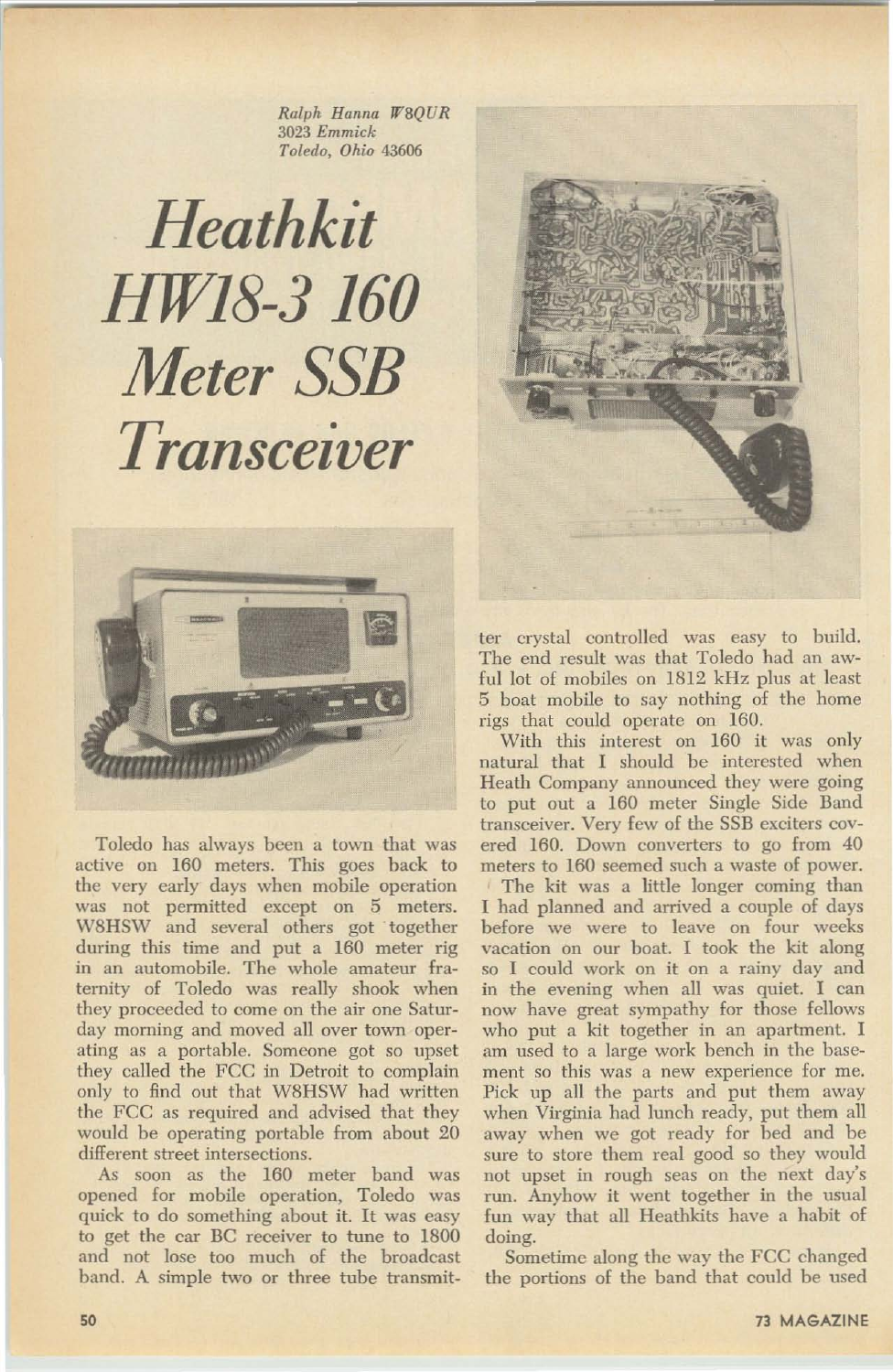**in various areas and also changed the input power limits in many cases by a considerable amount. As a result of this, interest in** 160 has increased. I'll bet there are people **on 160 that haven't been on since before** World War II.

I was glad that I had the HWI8-3 be**cause I was in there with the rest of them** with no trouble at all. The SSB or AM fea**ture was sure good too. The two crystal control frequencies were OK but too often the other station would not be transmitting on same frequency as he was receiving.** When **it was explained that you were crys**tal controlled, it was no problem to get **him to zero beat your frequency. The clari**fier could then take care of any slight drift. It was surprising though how many of the fellows were crystal control, especially the mobiles.

It didn't take me long to find out that a VFO would make operation real fun. It **also took even less time to find out the** LMO in the SB100 tuned the exact range of **frequencies needed for the VFO in the** HWI8-3. A simple coax cable with a crystal **socket on one end and an RCA plug on the other and I was in business with a real** fine VFO. The only drawback here was **that the dial** runs **backward but you can** easily get used to this. Any VFO that tunes 5.2 MHz to 5.4 Mllz will work very nice. The instruction hook tells all that is re-

**quired for a VFO and anyone who wants to go this route should have no trouble. Operating was real fun and contacts were** made like back when I first got my ticket many years ago. Actually with sideband it didn't seem so crowded. Maybe this was due to the sharp crystal filter in the HW18-3. **Enough of the operation of the rig, so now on to the technical.**

**Enough has been said in the past on the ease of construction of a Heathkit that I won't to into it here. No trouble was encountered in tuning and adjusting. The only** trouble was that the HW18-3 takes 250 **volts on the low side and both my power supplies were wired for the 300 volts. Since I wanted to use the same supplies for both rigs a switch was installed in both the ae and the de supplies. By the way, a newer** HP23A supply has the switch already installed.

**One point that sticks out is that there is no relay used to go from receive to transmit. It's like magic, no relay clatter, the receiver goes dead and as soon as you talk**





**into the microphone the meter swings. This is accomplished with several diodes. The first of which is a clever T-R switch in the antenna circuit where the diode is back** hiuscd **to cut off so no** rf **can get to the receiver in the transmit position, hut in receive the diode is like a short circuit. I** checked with a calibrated signal and found **no difference with the diode shorted out or with it in the circuit.** While **transmitting, the unused portion of the receiver is also biased quite high so that it is completely cut** off. A T-R amplifier tube is controlled by **the PTT switch on the microphone and this places the high positive bias on the T-R diode. This same portion of the PTT switch also control the negative bias on the receiver** tubes, **which are cut off when transmitting.**

**Except for the control system mentioned** above, **the circuitry is pretty much a standard dual conversion RIter type transceiver .** The if is the usual Heath 3395 kHz. A four **crystal lattice RIter gives good selectivity** of about 2.1 kHz.

**The transmitter ends up in a pair of 6eES beam power tubes. "Sylvania News"** tell us that these tubes can be run in SSB **service 1.25 times their regular rating which** would be about 175 watts for one of them.